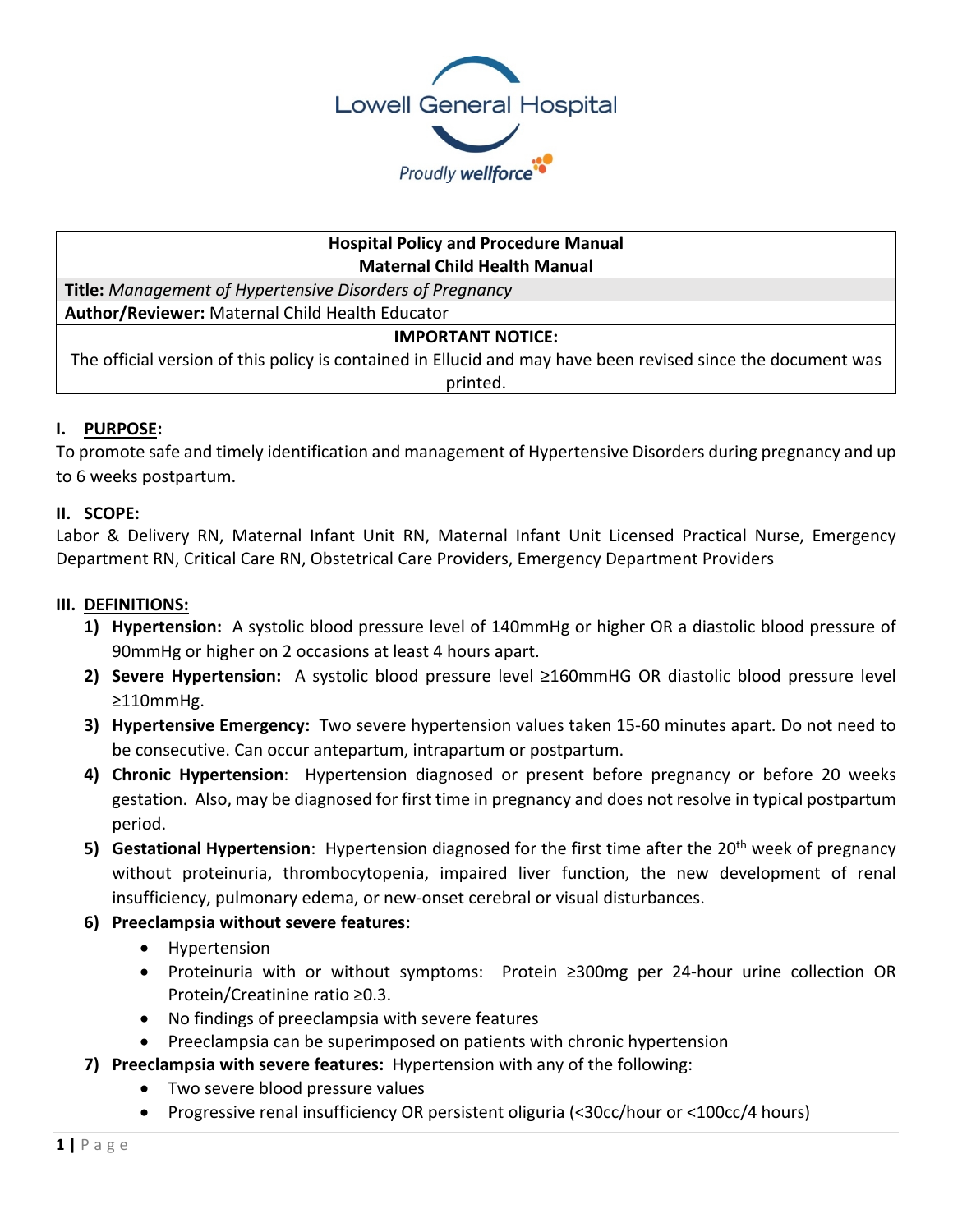- Platelet count less than 100,000
- Impaired liver function (LFTs more than doubled)
- Epigastric or RUQ pain
- Unremitting headache/visual disturbances
- Pulmonary edema
- HELLP syndrome
- **8) Eclampsia:** The occurrence of seizures or coma in the presence of preeclampsia

## **IV. POLICY**

Patients identified as having a hypertensive disorder will be managed according to the procedures below.

## **V. PROCEDURE:**

- 1) Blood pressure should be assessed after patient has rested (ideally 10 minutes or more) and is seated with legs uncrossed and back supported using an appropriately sized cuff positioned at the level of the heart. If patient must be in a recumbent position, they should be placed in a left lateral decubitus position with cuff located at level of the right atrium.
- 2) Notify OB Provider for severe range blood pressures.
- 3) If two elevated blood pressures within 30 minutes, consider preeclampsia labs.
- 4) If blood pressure values meet criteria for a Hypertensive Emergency, treatment should be initiated within 60 minutes. See Treatment of Hypertensive Emergency algorithm.
- 5) Assess for signs of preeclampsia: visual disturbances, headaches, nausea or vomiting, epigastric or RUQ pain, hyperreflexia, clonus.
- 6) Position patient in lateral tilt or hip wedge.
- 7) If indicated, maintain strict I&O. Notify OB Provider for urine output less than 30cc/hour or 100cc/4 hours.
- 8) If indicated, decrease external stimuli and dim lights. Consider the need for seizure precautions, including magnesium sulfate and padded bed rails.
- 9) In the rare circumstance that IV bolus labetalol, hydralazine, or immediate release oral nifedipine fails to relieve acute-onset, severe hypertension and is given in successive appropriate doses, emergent consultation with an anesthesiologist, hospitalists, maternal–fetal medicine subspecialist, or critical care subspecialist to discuss second-line intervention is recommended.
- 10) Consider transfer to a higher level of care if indicated.
- 11) Guidance on when to consider emergent delivery.
	- a. The mode of delivery in women with gestational hypertension or preeclampsia (with or without severe features) should be determined by routine obstetric considerations. The decision to perform cesarean delivery should be individualized, based on anticipated probability of vaginal delivery and on the nature and progression of preeclampsia disease state (see guidance on eclamptic seizures below).
- 12) Guidance on caring for a patient experiencing eclamptic seizure.
	- a. Initiate supportive measures:
		- i. Call for help
		- ii. Prevent maternal injury
		- iii. Place in lateral decubitus position
		- iv. Prevent aspiration
		- v. Administer oxygen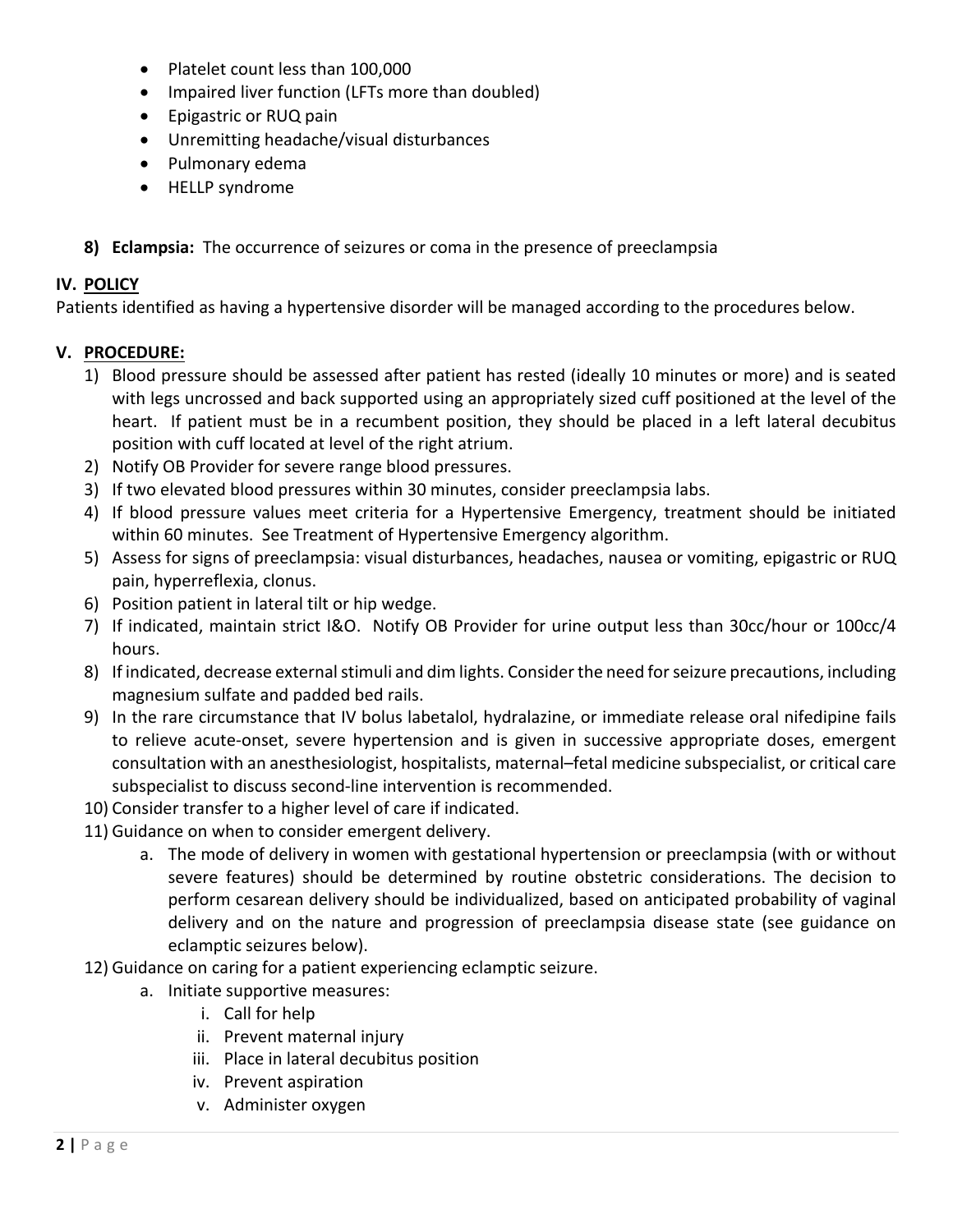- vi. Monitor vital signs including oxygen saturation
- b. Most ecclamptic seizures are self-limited; only subsequently is attention directed to administration of magnesium sulfate, to prevent recurrent convulsions.
- c. Fetal heart rate decelerations are usually seen during ecclamptic seizures; after a seizure the fetal heart rate may show recurrent decelerations, tachycardia and reduced variability due to maternal hypoxia and hypercarbia. *Only after maternal hemodynamic stabilization should one proceed with delivery.* Maternal resuscitation is usually followed by normalization of the fetal tracing.
- d. Magnesium sulfate administered IM or IV is the drug of choice for prevention of recurrent seizures. An additional dose of magnesium sulfate could be administered if convulsions recur. In cases refractory to magnesium sulfate (still seizing at 20 minutes after bolus or more than two recurrences) alternate therapies may include sodium amobarbital, thiopental, or phenytoin. Endotracheal intubation and assisted ventilation in the ICU as well as head imaging may also be considered. Emergent consultation with an anesthesiologist, hospitalists, maternal–fetal medicine subspecialist, or critical care subspecialist to discuss second-line intervention is recommended.
- e. *Women with eclampsia should be delivered in a timely fashion. However, eclampsia by itself is not an indication for cesarean delivery.* Once the patient is stabilized the method of delivery should depend in part on factors such as gestation age, fetal presentation, and the findings of the cervical exam. Patients that adequately progress in labor could be allowed to continue to labor even after an eclamptic seizure.
- 13) Cases that meet the following established criteria will be reviewed by the hospital to evaluate the effectiveness of care, treatment, and services provided to the patient. Severe hypertension/preeclampsia resulting in, but not limited to:
	- a. Maternal death
	- b. Identification of HELLP Syndrome
	- c. Pulmonary Edema
	- d. Maternal Seizure

# **VI. REFERENCE(S):**

- 1) Gestational hypertension and preeclampsia. ACOG Practice Bulletin No. 222. American College of Obstetricians and Gynecologists. Obstet Gynecol 2020; 135:e237-260.
- 2) Chronic hypertension in pregnancy. ACOG Practice Bulletin No. 203. American College of Obstetricians and Gynecologists. Obstet Gynecol 2019; 133:e26-50.
- 3) Emergent therapy for acute-onset, severe hypertension during pregnancy and the postpartum period. ACOG Committee Opinion No. 767. American College of Obstetricians and Gynecologists. Obstet Gynecol 2019;133:e174–80.
- 4) Maurice L. Druzin, MD; Laurence E. Shields, MD; Nancy L. Peterson, RNC, PNNP, MSN; Valerie Cape, BSBA. Preeclampsia Toolkit: Improving Health Care Response to Preeclampsia (California Maternal Quality Care Collaborative Toolkit to Transform Maternity Care) Developed under contract #11-10006 with the California Department of Public Health; Maternal, Child and Adolescent Health Division; Published by the California Maternal Quality Care Collaborative, November 2013.
- 5) CMQCC Preeclampsia Toolkit, Preeclampsia Care Guidelines: Ante, intra, postpartum nursing management and assessment of preeclampsia: maternal/fetal assessment and monitoring recommendations. (January 17, 2014). Stanford, CA: California Maternal Quality Care Collaborative.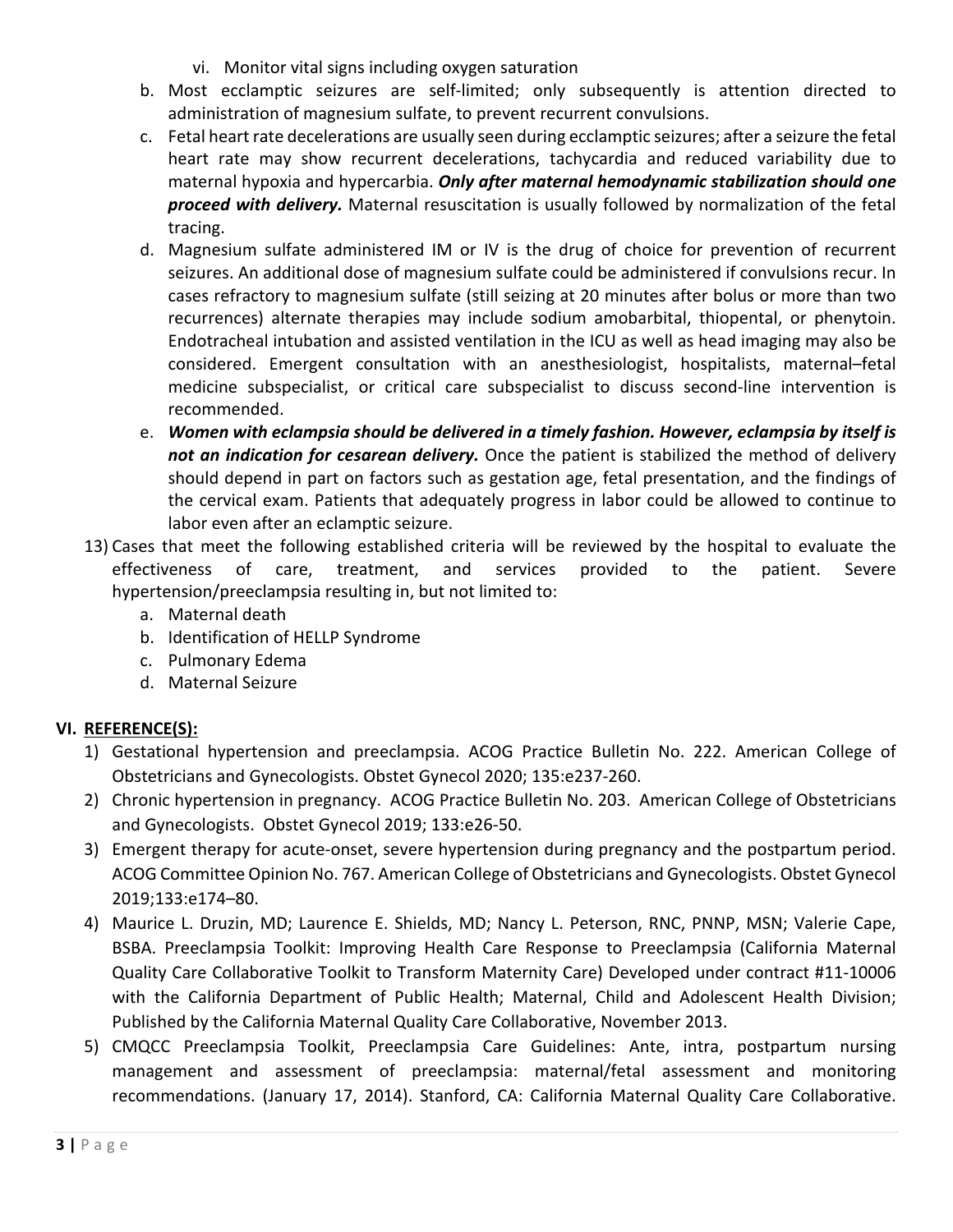[https://www.cmqcc.org/resource/ante-intra-postpartum-nursing-management-and-assessment](https://www.cmqcc.org/resource/ante-intra-postpartum-nursing-management-and-assessment-preeclampsia-maternalfetal-0)[preeclampsia-maternalfetal-0.](https://www.cmqcc.org/resource/ante-intra-postpartum-nursing-management-and-assessment-preeclampsia-maternalfetal-0) (Last accessed 6/29/2021)

#### **VII.ATTACHMENTS:**

Attachment A: Treatment of Hypertensive Emergency During Pregnancy and Postpartum Period

#### **VIII. POLICY TRACKING RECORD**

10/19, 06/20, 04/21

#### **IX. ENDORSEMENT:**

Labor and Delivery Manager, Perinatal Committee, Regulatory Compliance Specialist, Policy Review Committee, Nursing Practice Council, VP PCS CNE